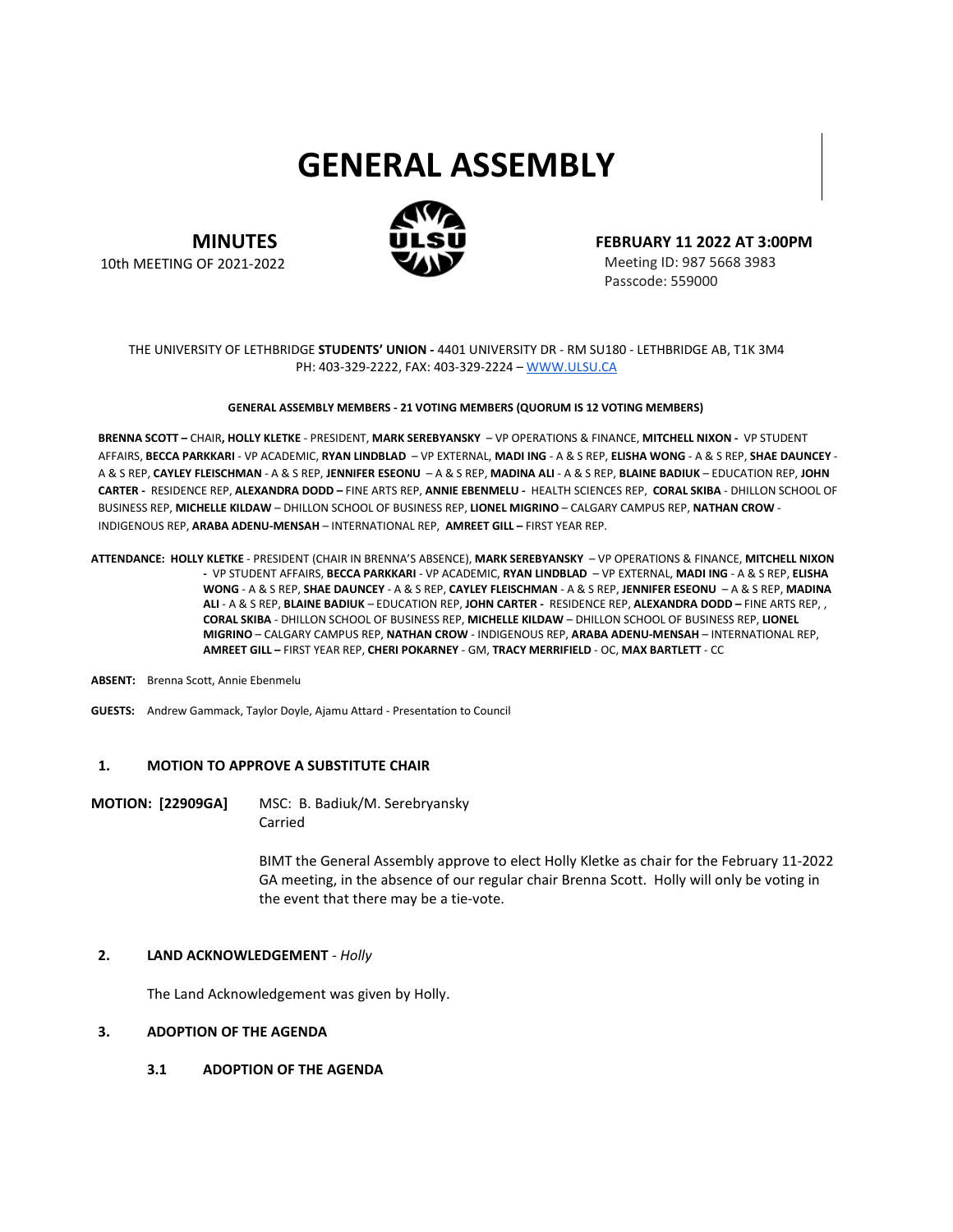**Students' Union 10th Meeting CENERAL ASSEMBLY GENERAL ASSEMBLY** 10th Meeting Agenda of February 11-2022 **Page 2** 

**MOTION: [22910GA]** MSC: J. Carter/R. Lindblad Carried

BIMT the General Assembly adopts the agenda of February 11, 2022.

#### **4. APPROVAL OF MINUTES**

**4.1 APPROVAL OF MINUTES** *(Attachment 3.1)*

**MOTION: [22911GA]** MSC: B. Parkkari/M. Nixon Motion Failed.BIMT the General Assembly approve the minutes of January 28, 2021.

> The GA had a discussion on several items in the minutes and there have been recommendations to amend some verbiage. Therefore the minutes will be tabled until the March GA meeting.

**MOTION: [22912GA]** MSC: M. Serebryanksy/B. Badiuk Carried

> BIMT the GA table the minutes from the January 28-2022 meeting for further review, to be approved at the March 2022 GA meeting.

# **5. CHAIR REMARKS** *-*

Holly will only vote in the event of a tie.

# **6. PRESENTATIONS TO COUNCIL**

**Referendum proposal -** *Student Suppor***t -** *Andrew Gammack, Taylor Doyle, Ajamu Attard*

- Presentation for supporting student's health, wellness, and academics and empowering students to thrive.
- Many students have reported having financial and academic concerns.
- This program will allow affordable access to globally leading support services for the following apps: Udemy, Calm, Grammarly, Nimbus, and Aaptiv for \$17.56 per semester. The fee will not be charged to students over the summer months, but they will have access to it all year long.
- This student support initiative would have to go to a referendum, but students would have the ability to opt out if they did not want this service.
- Students need easier access to support services, and this program will provide those services at a much lower price than paying for usage for each individual app.

# **7. REPORTS** (Insert 6)

Please read each report as posted on the ULSU website. Reports are due by the 5<sup>th</sup> business day of each month.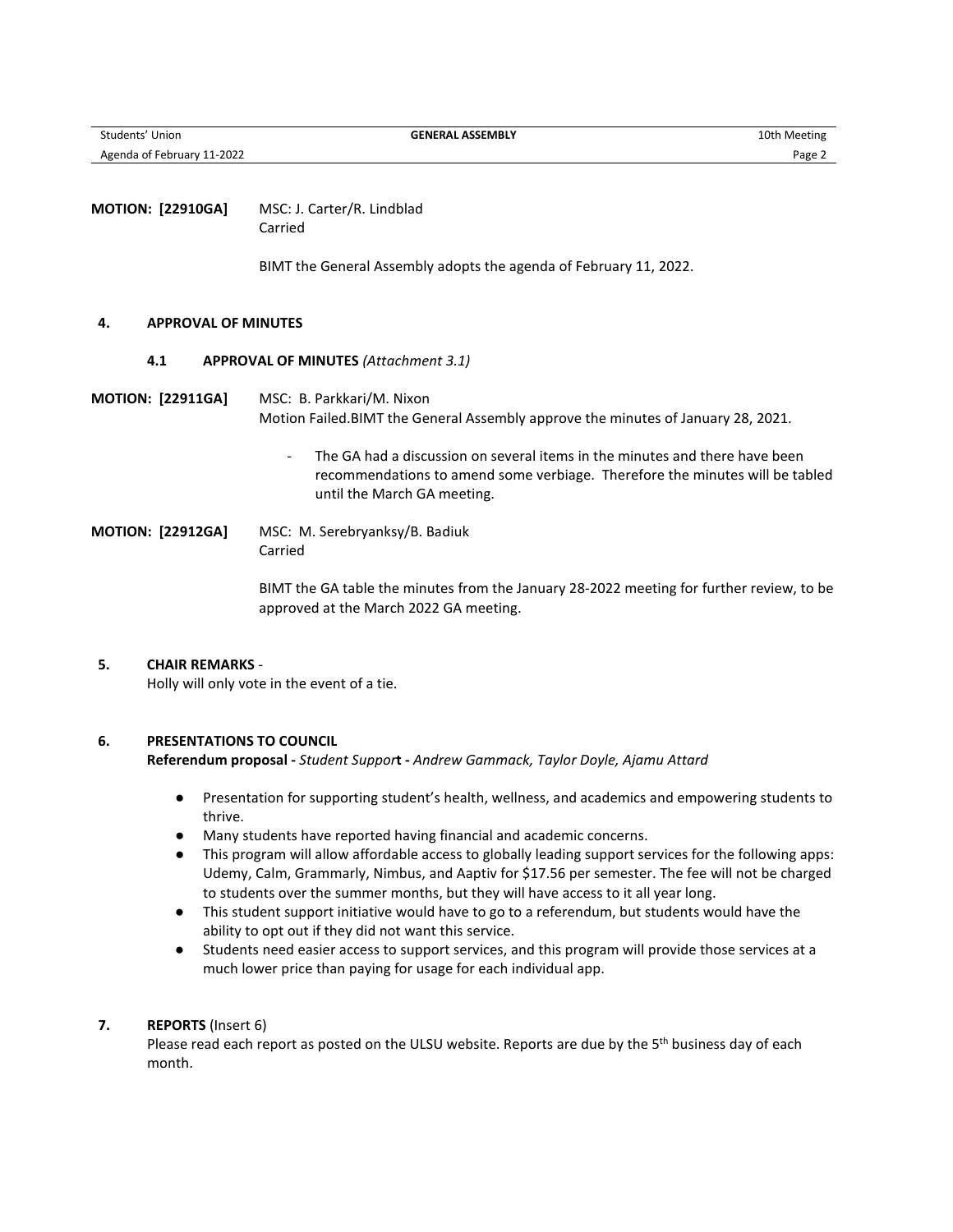| Students'<br>Union         | <b>GENERAL ASSEMBLY</b> | 10th Meeting |
|----------------------------|-------------------------|--------------|
| Agenda of February 11-2022 |                         | Page.        |

# **7.1 VP OPERATIONS & FINANCE** *– Mark*

- We had a Legislative Review Committee meeting two weeks ago; it was a very productive meeting. We will be presenting some additional suggested changes shortly. If anyone would like to attend these committee meetings as a guest, please feel free to participate.
- I had a productive meeting with Nancy Walker. We discussed Labour disruption and the financial situation of the U of L.
- Meeting with Shelley, our Health Plan Coordinator to discuss our current financial situation with the Health and Dental plan.
- One-on-one with Shawn from the Zoo.
- One-on-one with Denis, our accountant.
- Attended the BOG closed special meeting.
- Board Finance meeting.
- A Lot of time has been spent on the strike response strategy. The FAQ has been amended.
- The job action page has been updated regularly.
- We've received some comments on our instagram from our press release, we have tried to respond to those students to prevent misinformation.
- Working with Max on the job action information.
- GFC with the change to online delivery and the fact that U of L is a destination university, it has resulted in a dip in enrolment. The good news is this won't affect the Students' Union as much as we had anticipated. We estimate about a 5-7% dip in the operating budget, but we are not going to feel it as an organization as much as the University would.
- Next week I will be working in the office in-person for a few days.
- Thank you to everyone for the approval of the professional development week.

# **7.2 VP STUDENT AFFAIRS** *– Mitch*

- Struck two committees- the Awards Committee and the Transition Committee. If anyone has any interest in participating on these committees please let me know.
- We are trying to plan an in-person transition retreat this year.
- We've been in Canmore this week for our professional development week. It's been a very productive week. We've been working in particular on making transition more succinct and detailed for incoming council members. Also been working on Greek Life planning.
- Also worked on other relevant initiatives and planning for our roles for the rest of the semester.

# **7.3 VP ACADEMIC** *– Becca*

- Since we last met I have attended three Campus Sexual Violence Project Workshops for research being conducted at the University of Saskatchewan.
- I attended meetings of the Education Faculty Council, Joint Campus Labour Council, General Faculties Council, Curriculum Coordinating Committee, ArtSci Council and Library Curriculum Coordinating Committee. A noteworthy update is that the library is open with slightly less staff and the study rooms on campus are open as well. These will remain open during job action.
- I attended three Black History Month working group meetings for planning and execution of our events. Unfortunately due to job action we decided to postpone some of our events, specifically those where faculty members from any institution were involved.
- Internally, I attended meetings of the Legislative Review Committee, the Indigenous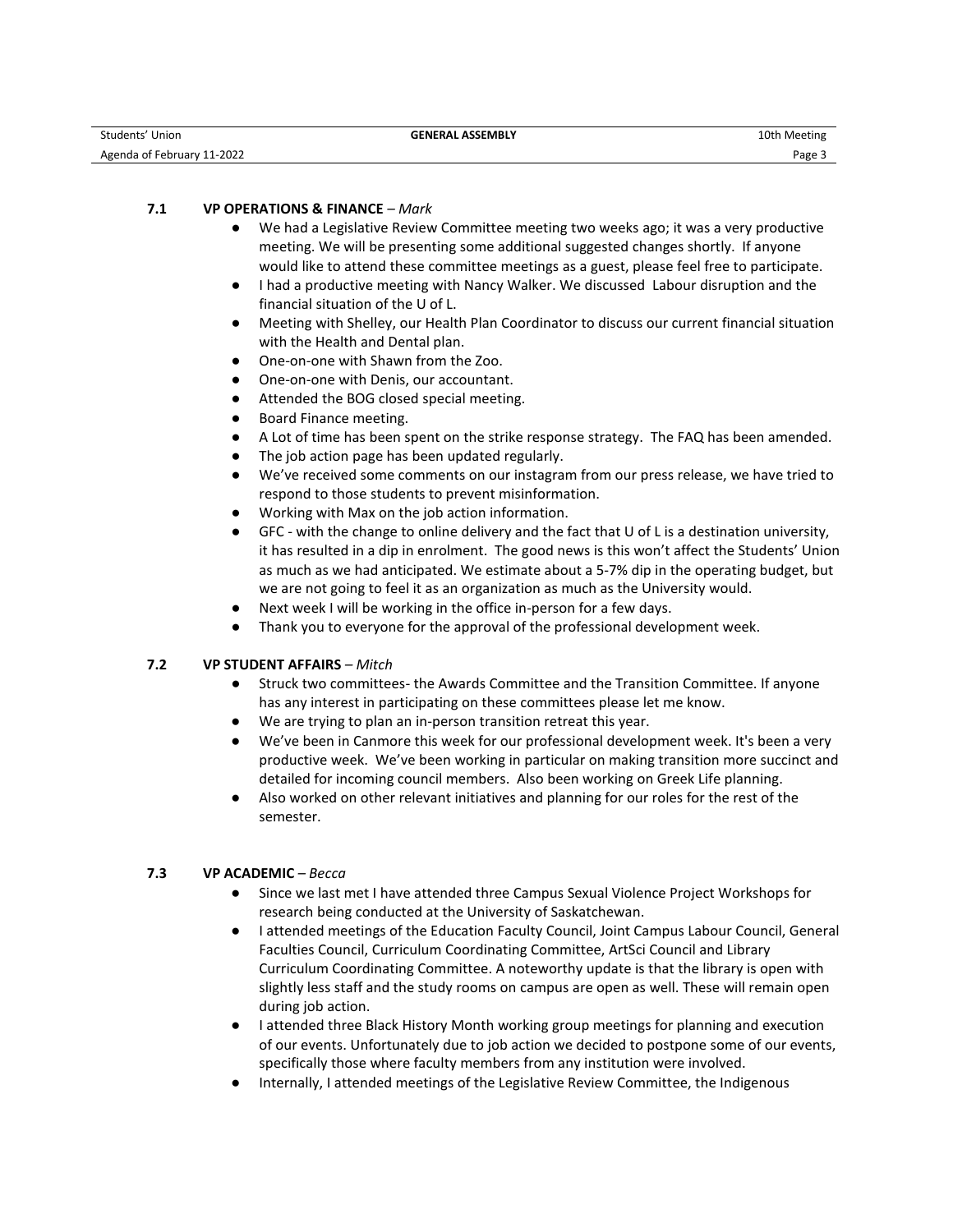relations committee, the inclusive practices working group, and the awards committee.

- We have recommenced our meetings with Greek Life executive members. And this week we have been working on a Campus Sexual Violence Advocacy summary report with specific attention to the work we are doing with Greek Life Organizations that we will share with each of the organizations and our constituency to encapsulate the work that has been done so far on this topic. I have also been retroactively taking minutes from the meetings we had with KBG in the first semester from the audio recordings. This resource will be passed along to the next council to provide information and context to the work that was completed this year along with recommendations.
- EC met with Courtney to discuss safety on campus in relation to sexual violence as well as the recommendation put forward to mandate the moodle sexuall violence training.
- EC had a meeting with Erasmus and Michelle, then I had another meeting with Michelle to go over student questions and concerns related to job action. More details will be discussed later on in the agenda.
- Holly Mark and I attended a meeting with Kathleen to discuss job action contingency plans and convey the compiled recommendations for student support and academic remediation. We will be meeting weekly with Kathleen going forward while job action is ongoing to make sure student voices are at the table throughout the decision making processes if academic scheduling changes are needed.
- EC also spent time discussing changes as a result of officially entering job action and potential demonstrative approaches we can take if there are major disruptions to students as a result of extended job action.
- I have been working on getting Mental Health Programming in place for the semester. There's a lovely group of GA members who will be working specifically on mental health programming for the rest of the semester. I also had a meeting with Jenn to discuss potential programming options.
- I have spent a lot of time on the Speaker Series which was sadly postponed until classes are back in session. There is also a group of GA members who is working to help organise the additional two speaker series events. One will be diversity in stem and the other will be relating to indigenization.
- This week I have also begun a transition catalogue for my successor with all the legacy initiatives that I think are important for this role to work on.
- I have been receiving and replying to many Student Emails on academic and job action concerns and questions.
- The final grade appeal deadline was on February 7th so this week I wrapped up with all the support I have been giving to students with their grade appeals.
- And finally, I have had a few student support meetings to address questions and concerns regarding continuation of Work Integrated Learning Placements and academic expectations during job action.
- Moving forward, I am planning a meeting of the mental health programming working group to finalize plans and start booking events. I will be reaching out to academics to invite them to speak at our series. I will continue attending committee meetings and working on the breakdown of student rights and responsibilities, the vpa legacy project document, greek life documents and research, and job action student support along with anything else that may come up throughout the next couple weeks. I would love to hear from you so please don't hesitate to reach out.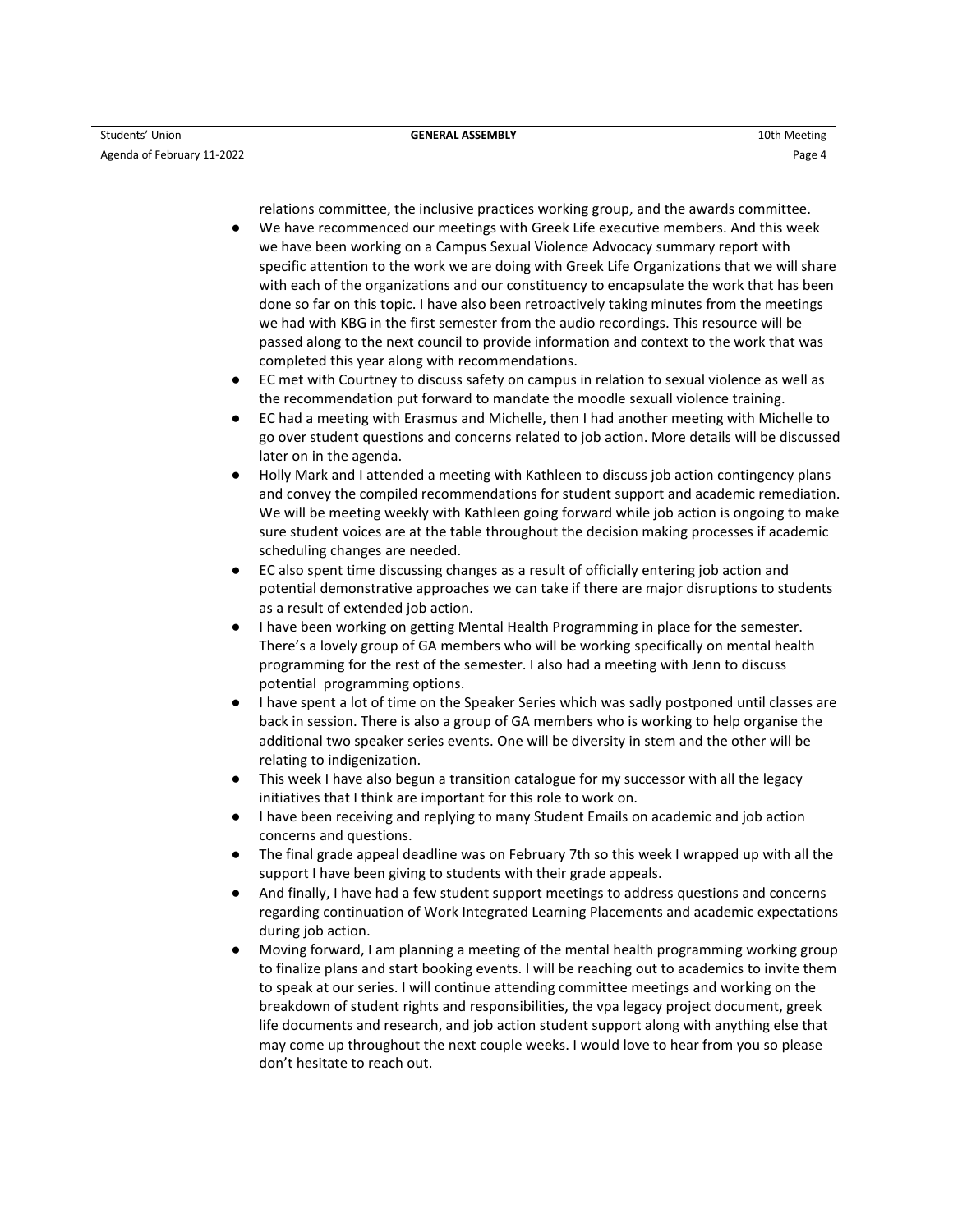| Students' Union            | <b>GENERAL ASSEMBLY</b> | 10th Meeting |
|----------------------------|-------------------------|--------------|
| Agenda of February 11-2022 |                         | $Page$ .     |

# **7.4 VP EXTERNAL** *– Ryan*

- CASA Member Relations Committee planning for CASA advocacy week.
- Holly and I will be meeting with several different members of parliament.
- Legislative Review Committee meeting.
- Meeting with MLA Neudorf regarding the budget announcement.
- Multiple CAUS meetings this week.
- CAUS organizational review working on changes to bylaws and how to improve the organization for next year.
- Calgary Student Alliance meeting.
- ULFA meeting.
- Joint Worksite Committee meeting.
- Kappa Beta Gamma meeting.
- Met with the GSA to discuss the strike situation.
- Indigenous Relations Committee.
- We are currently at our professional development week in Canmore.
- Student awards meeting.
- GFC meeting.
- Greek Life discussion and deadline setting.
- Strike contingency planning meeting.
- Discussed demonstration ideas for the strike.
- Max and I will be going to the school on Monday to take pictures of the empty classrooms on campus to give a visual representation to what has been done to our post-secondary institutions.
- Greek Life meetings.
- Meeting with Courtney Smith.
- Completed our letter of recommendation for the Alberta budget.
- Transition planning; will be creating a transition document, and it will include some transition information on pandemic logistics.
- Arts and Science Council meeting.
- We've been busy doing a lot of planning regarding the strike.
- ULFA town hall.

# **7.5 PRESIDENT** *– Holly*

● *she's sending me her report* 

#### **7.6 ARTS & SCIENCE -** *Cayley, Shae, Elisha, Madi, Jennifer or Madina*

- Elisha We've been attending a lot of meetings; Arts & Science Council meeting. Madina has been working on the Suicide Prevention Week. Will be scheduling a meeting with Mark Slomp. Madina met with Courtney Smith about the security response regarding sexual violence.
- **7.7 DSOB** *Michelle, Coral*
	- Michelle It's been a busy couple of weeks; attended the Inclusive Practices, Strategic Planning Committee meeting, one-one-one with Holly, GA meetings, meeting with Coral to discuss ideas of things we want to do this semester. Attended the emergency ULSU meeting and the Student Engagement Committee meeting. Some of our initiatives have been put on hold due to the strike such as our study sessions. Becca suggested that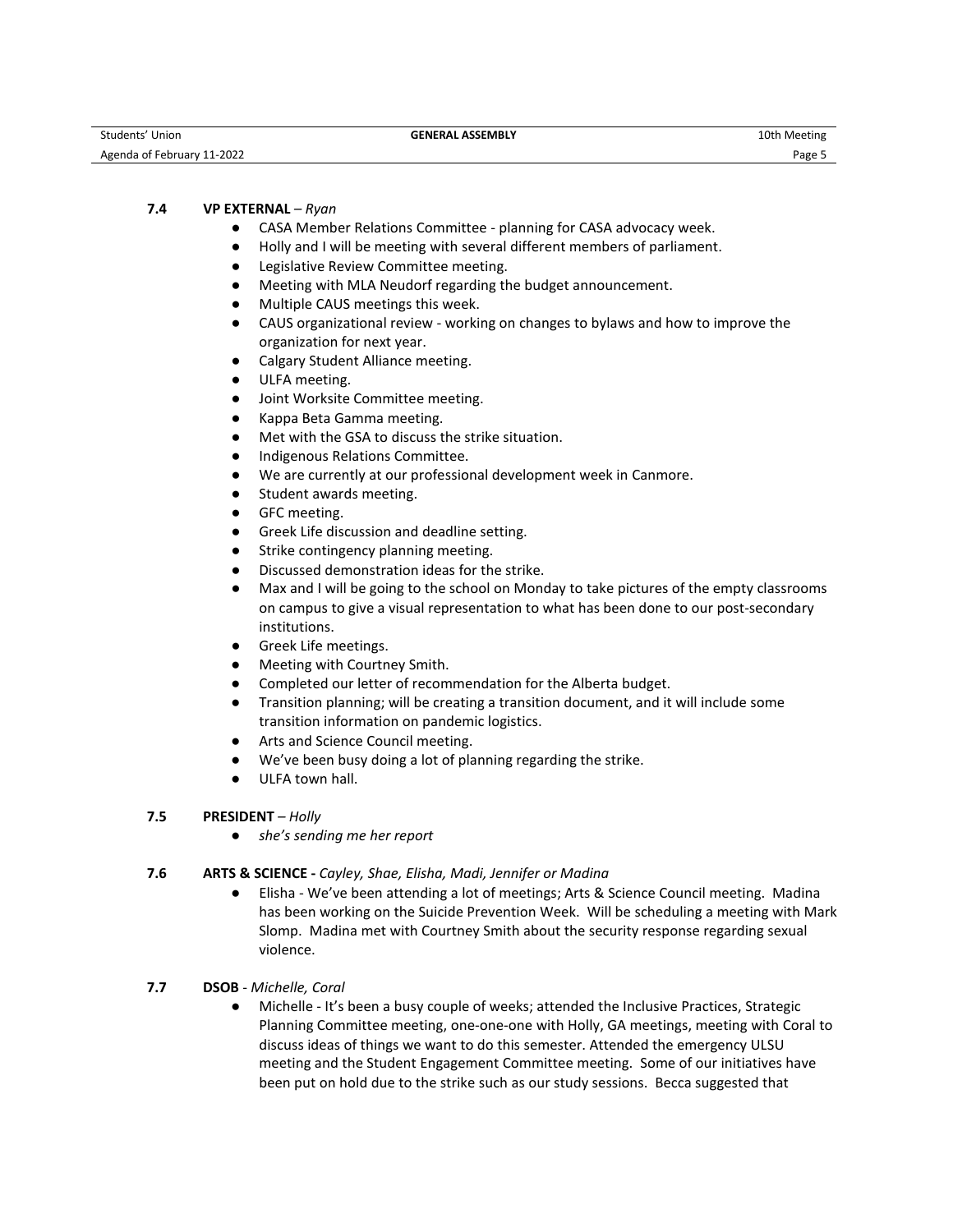perhaps the study sessions should still occur.

### **7.8 FINE ARTS** – *Alexandra*

● Attended the Faculty of Fine Arts Council, the Building Revitalization Committee meeting, and the Student Engagement Committee. This month has been dedicated to students to answer as many questions as I can. Had a couple of meetings with professors in the Drama Department.

# **7.9 INTERNATIONAL** – *Araba*

- Meeting with a potential successor as International Rep.
- **7.10 RESIDENCE** *John*
	- Working through the massive changes going on. We are having a mandatory PD session regarding consent with Courtney Smith.

## **7.11 CALGARY CAMPUS** – *Lionel*

- Met with the Bow valley Student Association to talk about EDI initiatives.
- Calgary Student Alliance meeting with Ryan.
- I hope everyone is staying safe during this difficult time. I want everyone to know that I'm proud to be working with everyone here, everyone is amazing.

#### **7.12 INDIGENOUS** – *Nathan*

- Indigenous Relations Committee meeting.
- Scheduled a meeting with Jody from iikassini for support for Indigenous Awareness Week.
- Reached out to Michelle Hogue from the Indigenous Student Success Cohort to discuss the upcoming student election.
- Attended the Inclusive Practices Committee meeting.
- Actively promoting the upcoming Community Futures Treaty Seven Post-Secondary Employment Symposium from February 22nd to 24th.
- Answering questions from students about the strike.
- Ongoing support for Indigenous students regarding job action.
- Attended Indigenous Culture Centre operations and planning retreat.

# **7.13 EDUCATION** – *Blaine*

- Hosted two town halls for the Education Students.
- I've been receiving and replying to continuous emails from our EUS members regarding the strike action.
- All the PSII internships have been allowed to continue.
- There has been a lot of misinformation regarding access to campus, so we are trying to stop that misinformation.
- EUS will be doing their annual elections.

## **7.14 HEALTH SCIENCES** – *Annie*

- Absent.
- **7.15 1ST YEAR STUDENT** *Amreet*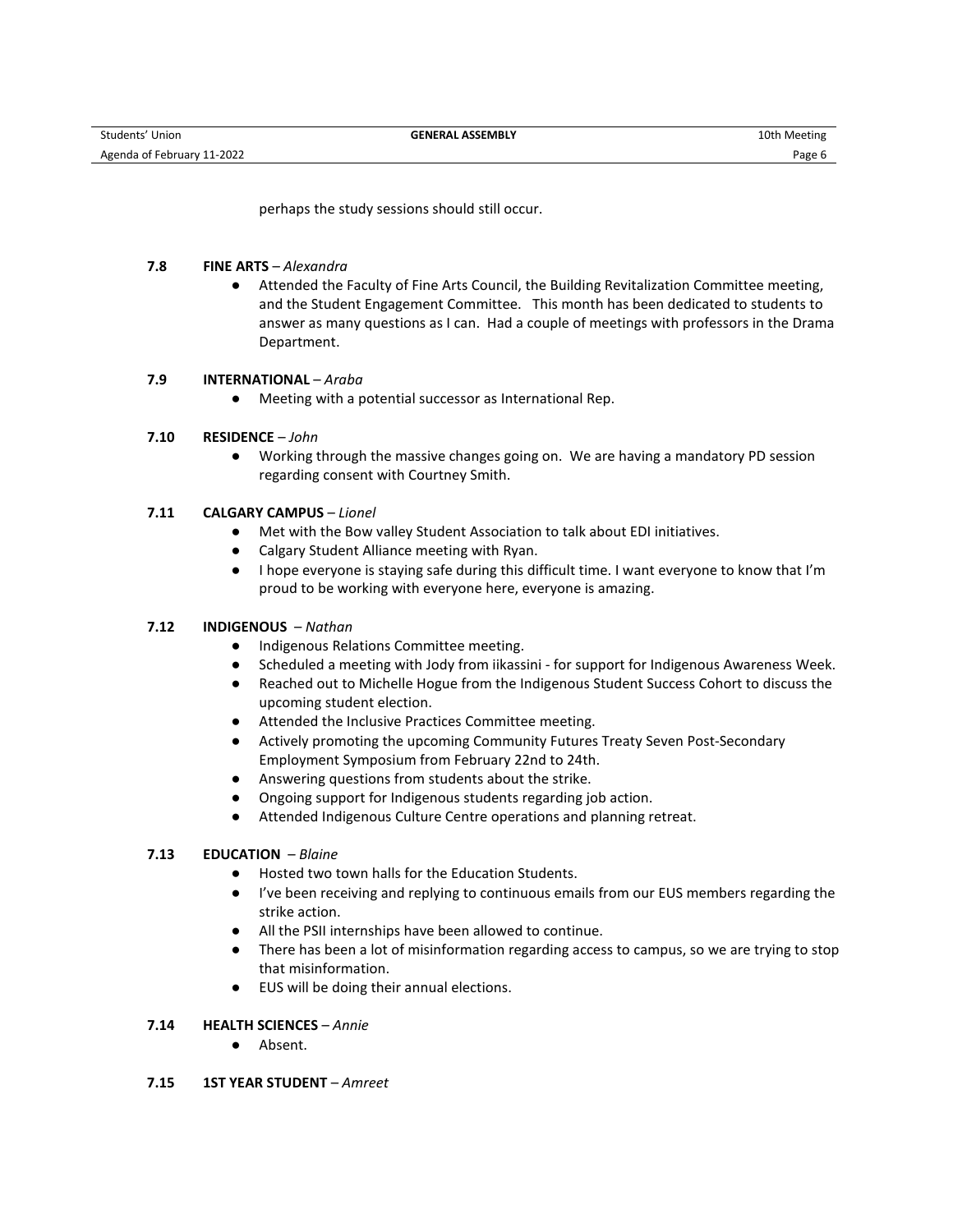| Students' Union                   | <b>GENERAL ASSEMBLY</b> | 10th Meeting |
|-----------------------------------|-------------------------|--------------|
| 11-2022<br>Agenda of February 11- |                         | Page         |

- Attended GA meetings, Online Engagement meeting, Inclusive Practices meeting.
- In the last meeting I discussed doing focus groups for first-year student feedback, but unfortunately those focus groups will be postponed due to the strike. Hopefully we can do them after the reading week.

#### **7. ITEMS FOR INFORMATION**

#### **7.1 PUBLIC HEALTH RESTRICTIONS -** *Blaine*

● I'm concerned and disappointed that the perception is that post- secondary institutions seem to think that they have more knowledge than governmental health professionals. This will most likely be an item for future discussion.

#### **7.2 JOB ACTION UPDATES -** *Mark*

- **MOTION: [22913GA]** MSC: M. Serebryansky/M. Ali Carried BIMT the General Assembly move to in-camera.
- **MOTION: [22914GA]** MSC: S. Dauncey/R. Lindblad Carried BIMT the General Assembly move to ex-camera.

Mark - We want to facilitate the GA feedback regarding our draft on job action. There is a board meeting next week for the public for a BOG sit-in on zoom

Madina - My worry is that people are going to say it's us blaming faculty. Students may think we are antifaculty.

Blaine - I agree with Madina's point, worried that it would look like an attack on the faculty.

Lionel - I'm wondering if it's the best strategy, I'm worried about the dangers of misinterpretation.

Mark - We are cognizant of the danger of misinterpretation. Another option we discussed was a rally about getting back into class. But depending on location, we may blend into the faculty strike.

Lionel - Can we write a letter, or rally in front of our provincial government?

Ryan - There are things already in the works for political demonstrations about what the government has done to this sector. Thinking we should hold off until March because of the financial budget recommendations we've submitted. CAUS is working on a full day of action across the province in the beginning of March once the budget has been released in tandem with schools in Calgary and Edmonton.

Shae - How important is it for us to mobilize?

Mark -It seems that the narrative out there is that the SU isn't doing enough. I don't know what is typical at